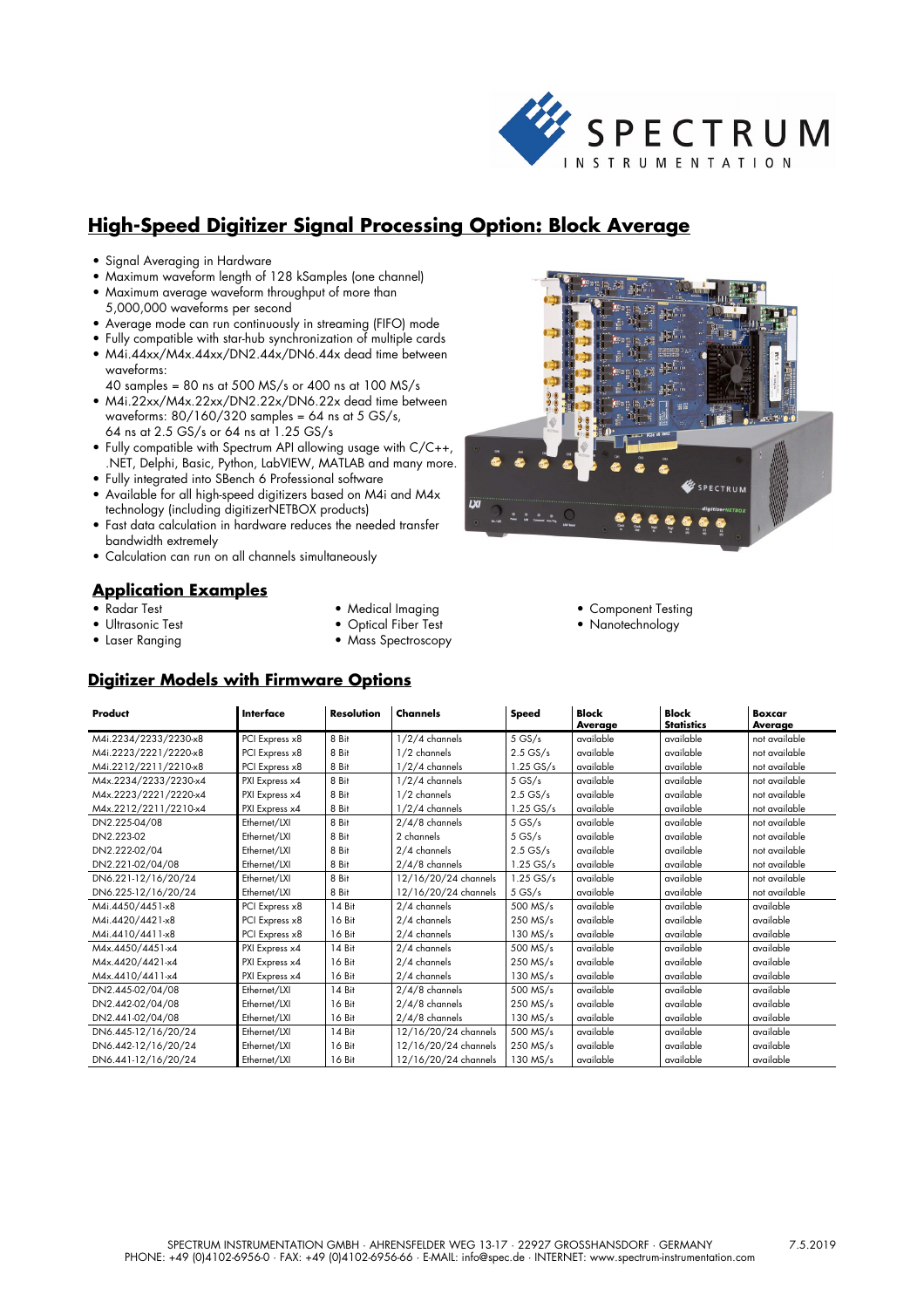## **General Information**

The Block Average Module improves the fidelity of any repetitive signal by removing its random noise components. The Module allows multiple single acquisitions to be made, accumulated and averaged. The process reduces random noise improving the visibility of the repetitive signal. The averaged signal has an enhanced measurement resolution and increased signal-to-noise (SNR) ratio.

The complete averaging process is performed inside the FPGA of the digitizer and involves no CPU load at all. Averaging also reduces the amount of data that needs to be transferred to the host PC further reducing CPU demand and speeding up measurement times.

The Block Average mode is fully compatible with streaming (FIFO) mode so that the digitizer can accumulate and average signals for hours or days without losing a single event. The Module takes advantage of an



advanced trigger circuit, with very fast re-arm time, so that signals can be averaged at ultra-fast rates going as high as 5 million events per second.

The signal processing firmware also includes the standard digitizer firmware so that normal digitizer operation can be performed with no limitations.

## **Principle of operation**

In Block Average mode the acquisition works very similar to the Multiple Recording mode.

The memory is segmented and with each trigger condition a predefined number of samples, a segment, is acquired.



The Block Average option now

takes a programmable number of

these acquired consecutive data segments and averages them sample by sample over one another.

The result of one averaging operation is a segment with summed values, that has the same length as each original "RAW" segment, but each sample now consists of the sum of all samples of the averaged segment at the same location in relation to the trigger signal.

In order to get any meaningful results out of the Block Average operation, a repetitive signal is required along with a stable trigger condition.

## **Simplified Block Diagram**

The following block diagram shows the general structure and data flows of the M4i/M4x based digitizer hardware. When running in the standard digitizer configuration the signal processing block simply consists of a bypass handing the input data to the memory controller without further calculations.

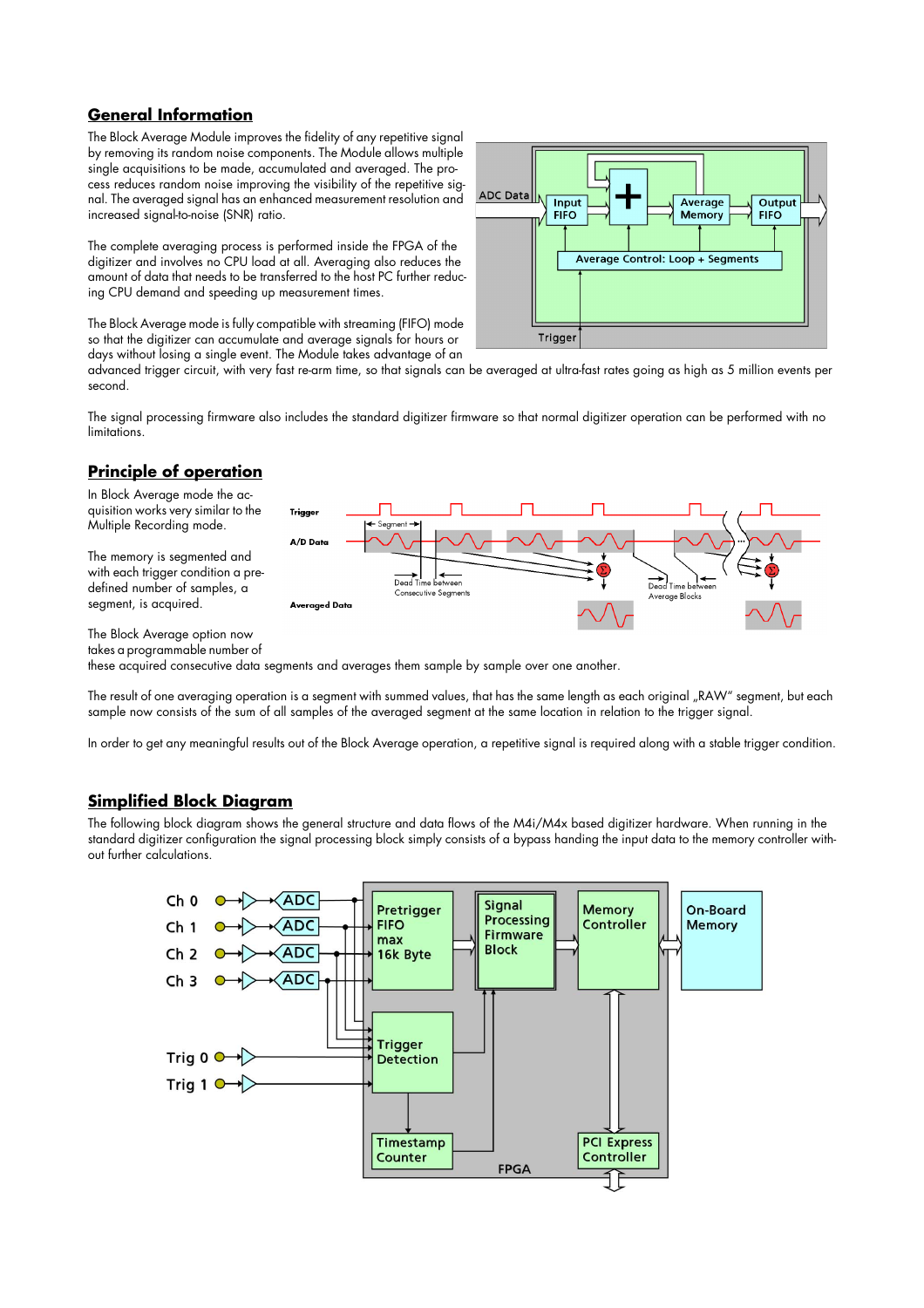## **Acquisition and Average Examples**

### **Improvement in Time Domain**

The right side screenshot shows a low level signal (approximately 2 mV) that is completely overlaid by random noise and the improvement that can be achieved when using different averaging factors.

While the source signal is not even visible in the original single-shot acquisition averaging 10 times shows that there is actually a signal with 5 peaks. Doing a block average of 1000 times improves the signal quality even further revealing the real shape of the signal complete with secondary maximum and minimum peaks.

This example was made using a sampling rate of 500 MS/s (2 ns per point) and 14 bit ADC resolution.



#### **Improvement in Frequency Domain**

The frequency domain plots show the acquisition of a low level sine signal with different averaging factors.

In the first plot the frequency domain signal of a single-shot acquisition can be seen having a SFDR (spurious free dynamic range) of about 30 dB. By using the Block Averaging Module the SFDR is significantly improved, to more than 65 dB after 10000 averages.

In this case the original sine signal contains high distortion parts which are barely visible in the single-shot acquisition. The distortion is produced by the signal generator which is far away from its optimum operating conditions when making low level 10 mVpp sine signals. After averaging it is easy to see this distortion and to measure its major components.